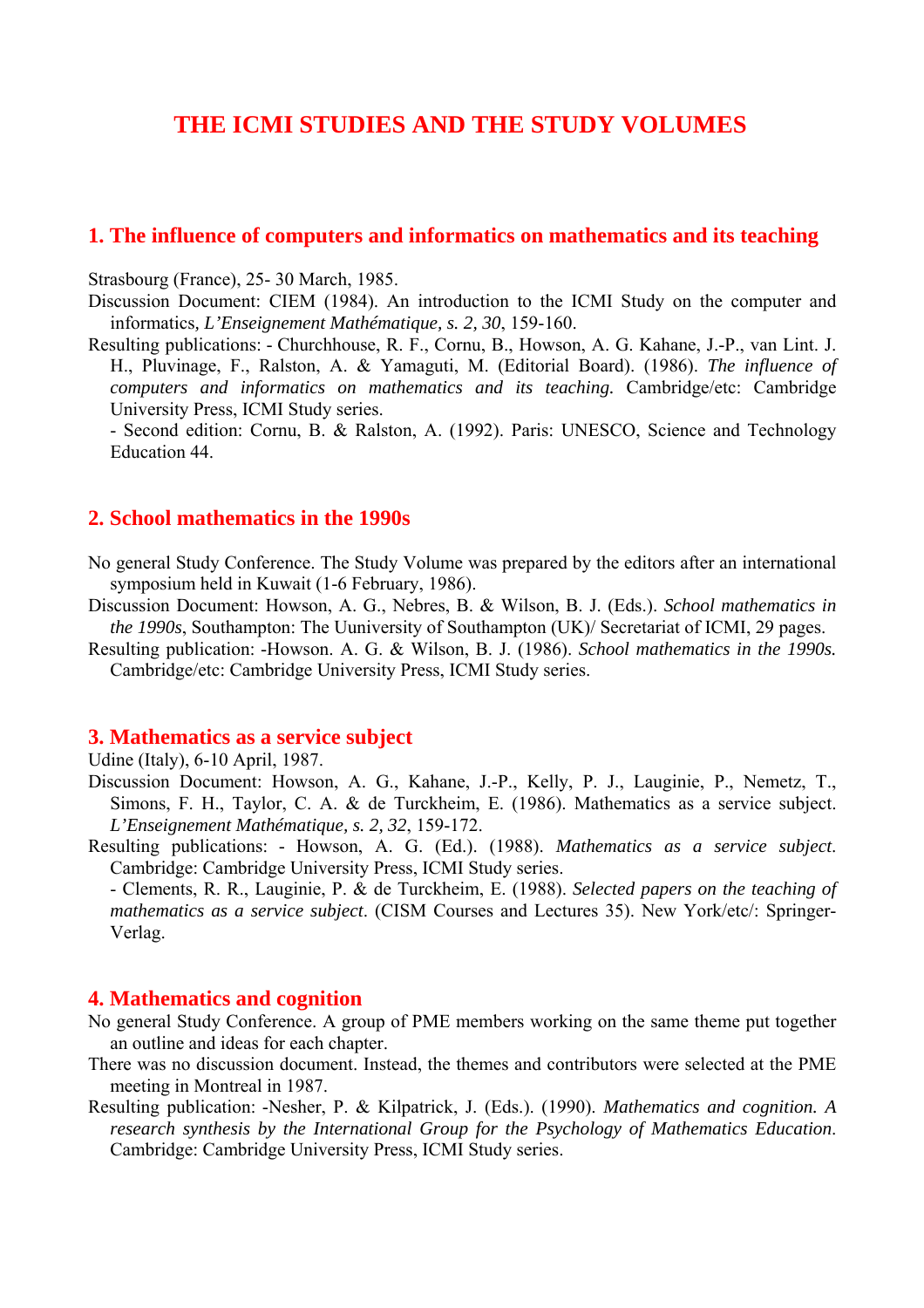# **5. The popularization of mathematics**

Leeds (UK), 17- 2 September, 1989.

- Discussion Document: Howson, A. G., Kahane, J.-P. & Pollak, H. (1988). The popularization of mathematics. *L'Enseignement Mathématique, s. 2, 34*, 205-213.
- Resulting publication: Howson, A. G. & Kahane, J.-P. (Eds.). (1990). *The popularization of mathematics*. Cambridge/etc.: Cambridge University Press, ICMI Study series.

### **6. Assessment in mathematics education**

Calonge (Spain), 11-16 April, 1991.

- Discussion Document: Commission Internationale de l'Enseignement Mathématique (The International Commission on Mathematical Instruction). (1990). Assessment in mathematics education and its effects. Discussion Document. *L'Enseignement Mathématique, s. 2, 36*, 197- 206. International Program Committee: Alsina, C., Broomes, D., Burkhard, D., Niss, M., Romberg, T. A., Robitaille, D. & Szendrey, J.
- Resulting publications: Niss, M. (1993). *Cases of assessment in mathematics education*. Dordrecht/etc.: Kluwer Academic Publisher, New ICMI Studies series 1.
	- Niss, M. (1993). *Investigations into assessment in mathematics education*, Dordrecht/etc.: Kluwer Academic Publisher, New ICMI Studies series 2.

### **7. Gender and mathematics education**

Höör (Sweden), 7-12 October, 1993.

- Discussion Document: Commission Internationale de l'Enseignement Mathématique (The International Commission on Mathematical Instruction). (1992). Gender and mathematics education. Key issues and questions. Discussion document for an ICMI Study. *L'Enseignement Mathématique, s. 2, 38*, 189-198. International Program Committee: Hanna, G., Howson, A., H.- G. Steiner, Verhage, H., Niss, M.
- Resulting publications: Hanna, G. (Ed.). (1996). *Towards gender equity in mathematics education. An ICMI study*. Dordrecht/etc.: Kluwer Academic Publisher, New ICMI Studies series 3. - Grevholm, B. & Hanna, G. (Eds.). (1995). *Proceedings of the Study Conference*: Lund: Lund University Press.

### **8. What is research in mathematics education and what are its results?**

College Park/ Washington, DC (USA), 8-11 May, 1994.

- Discussion Document: Balacheff, N., Howson A. G., Sfard, A. Steinbring, Kilpatrick, J. & Sierpinska, A. (1993). What is research in mathematics education, and what are its results? Discussion document for an ICMI Study. *L'Enseignement Mathématique, s. 2, 39*, 179-186.
- Resulting publication: Sierpinska, A. & Kilpatrick, J. (1998). *Mathematics education as a research domain: a search for identity: an ICMI study*. Dordrecht/etc.: Kluwer Academic Publisher. New ICMI Studies series 4.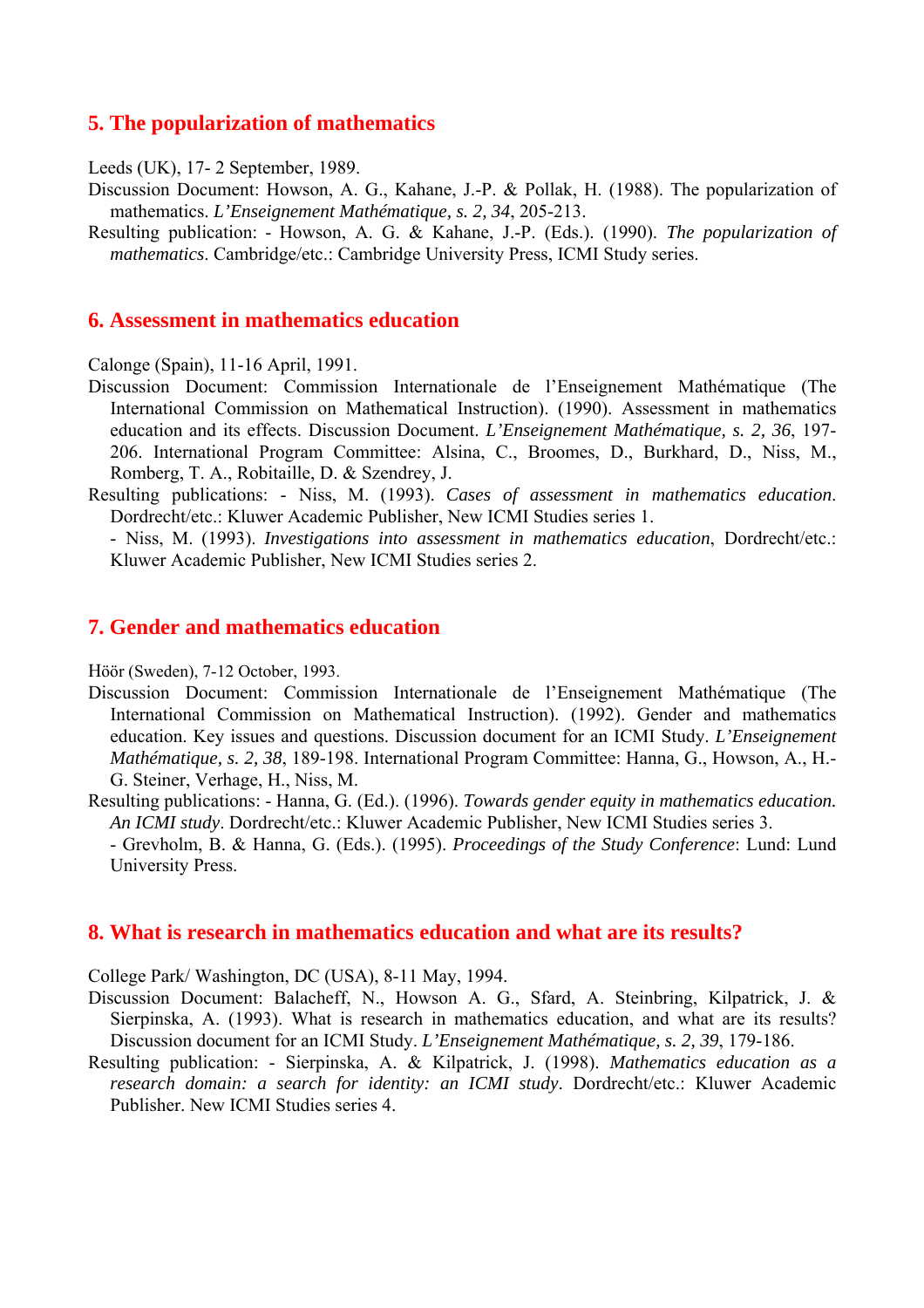### **9. Perspectives on the teaching of geometry for the 21st century**

Catania (Italy), 27 September 2 October, 1995.

- Discussion Document: Commission Internationale de l'Enseignement Mathématique (The International Commission on Mathematical Instruction). (1994). Perspectives on the teaching on geometry for the 21st century. Discussion document for an ICMI Study. *L'Enseignement Mathématique, s. 2, 40*, 345-357. International Program Committee: Villani, V. Mammana, C., Douady, R., Hansen, V. L., Hershkowitz, R., Malkevitch, J., Osta, I. & Niss, M.
- Resulting publication: Mammana, C. & Villani, V. (Eds.). (1998). *Perspectives on the Teaching of Geometry for the 21st Century: An ICMI Study*. Dordrecht/etc.: Kluwer Academic Publishers, New ICMI Studies series 5.

# **10. The role of the history of mathematics in the teaching and learning of mathematics**

#### Luminy (France), 20- 25 April, 1998.

- Discussion Document: Fauvel, J. & van Maanen, J., with the help of A. Arcavi, E. Barbin, A. Buccino, R. Calinger, J.-L. Dorier, F. Fasanelli, A. Garciadiego, T. Heiede, V. Katz, M. Kronfellner, R. Laubenbacher, D. Robertson, A. Sfard, D. Struppa. (1997). The role of the history of mathematics in the teaching and learning of mathematics. Discussion Document for an ICMI Study (1997-2000). *L'Enseignement Mathématique, s. 2, 43*, 199-203.
- Resulting publication: Fauvel, J. & van Maanen, J. (Eds.). (2000). *History in mathematics education. The ICMI Study*. Dordrecht/etc.: Kluwer Academic Publishers, New ICMI Studies series 6.

### **11. The teaching and learning of mathematics at university level**

Singapore, 8-12 December, 1998.

- Discussion Document: Commission Internationale de l'Enseignement Mathématique (The International Commission on Mathematical Instruction). (1997). ICMI Study on the teaching and learning of mathematics at university level. Discussion Document. *L'Enseignement Mathématique, s. 2, 43*, 381-390. International Program Committee: Aguilera, N., Artigue, M., Barrington, F., El Tom, M. A., Hillel, J., Kirchgraber, U., Lee, P. Y., Schoenfeld, A., Wallin, H., Ye, Q.-X. & Niss, M.
- Resulting publications: Holton, D. (2001). *The teaching and learning of mathematics at university level: An ICMI study*, Dordrecht/etc.: Kluwer Academic Publishers, New ICMI Studies series 7. - Selected papers presented at the Study Conference published as a special issue of *The International Journal of Mathematical Education in Science and Technology, 31*, 1-160.

# **12. The future of the teaching and learning of algebra**

Melbourne (Australia), 9-14 December, 2001.

Discussion Document: (2000). Discussion Document for the twelfth ICMI Study on the future of the teaching and learning of algebra. *L'Enseignement Mathématique, s. 2, 46*, 209-217. International Program Committee: Stacey. Carlson, D., Drouhard, J.-P., Fearnley-Sander, D., Fujii, T., Kieran, C., Kissane, B., Lins, R., Rojano, T., Puig, L., Hodgson, B. & Chick, H.